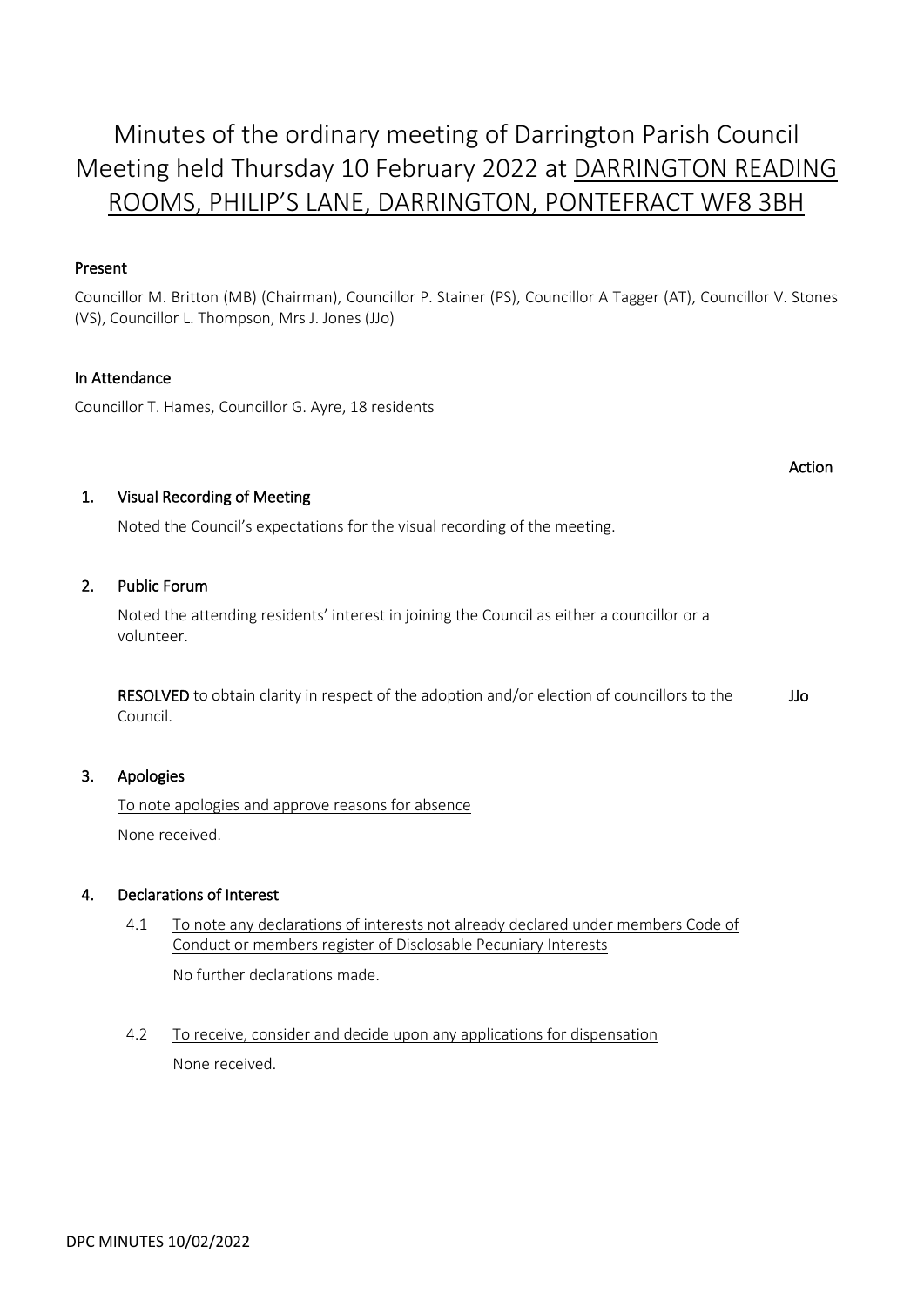# 5. Minutes of Previous Meeting

 To Approve minutes of the ordinary meeting of Darrington Parish Council held on 13 January 2022

 RESOLVED to approve said minutes as a true and accurate record of the ordinary meeting held on 13 January 2022.

#### 6. To receive information on the following ongoing issues

- 6.1 To receive feedback regarding response to Christmas tree complaint RESOLVED that no further action is required.
- 6.2 To receive feedback in respect of progress of analysis on speed surveys

 NOTED the results of the survey and RESOLVED that due to restricted authority, no further action can be taken in this respect.

#### 6.3 To receive feedback regarding discussions held with prospective clerk

 NOTED that the prospective clerk was no longer available to perform clerk duties on behalf of the Council and RESOLVED to continue a fixed-fee contract arrangement with Mrs J. Jones for the performance of various clerk duties.

 RESOLVED further, that discussions for the appointment of a new Responsible Financial Officer will be ongoing and that Councillor L. Thompson and Councillor V. Stones will be included as authorised signatories on the parish council bank account. PS

- 6.4 To receive confirmation of order of summer hanging baskets RESOLVED that no further action is required.
- 6.5 To receive feedback of communication of Queen's Jubilee invitation to the Spread-Eagle pub

RESOLVED that no further action is required.

 6.6 To receive feedback in respect of print and distribution of participation invitation brochure

RESOLVED that no further action is required.

 6.7 To receive feedback regarding purchase of council-owned-and-accessible Microsoft package

 RESOLVED that as an interim measure, all Council-related records will be saved to a secure OneDrive folder attached to Mrs J. Jones' Microsoft account and that access will be granted to all councillors. JJo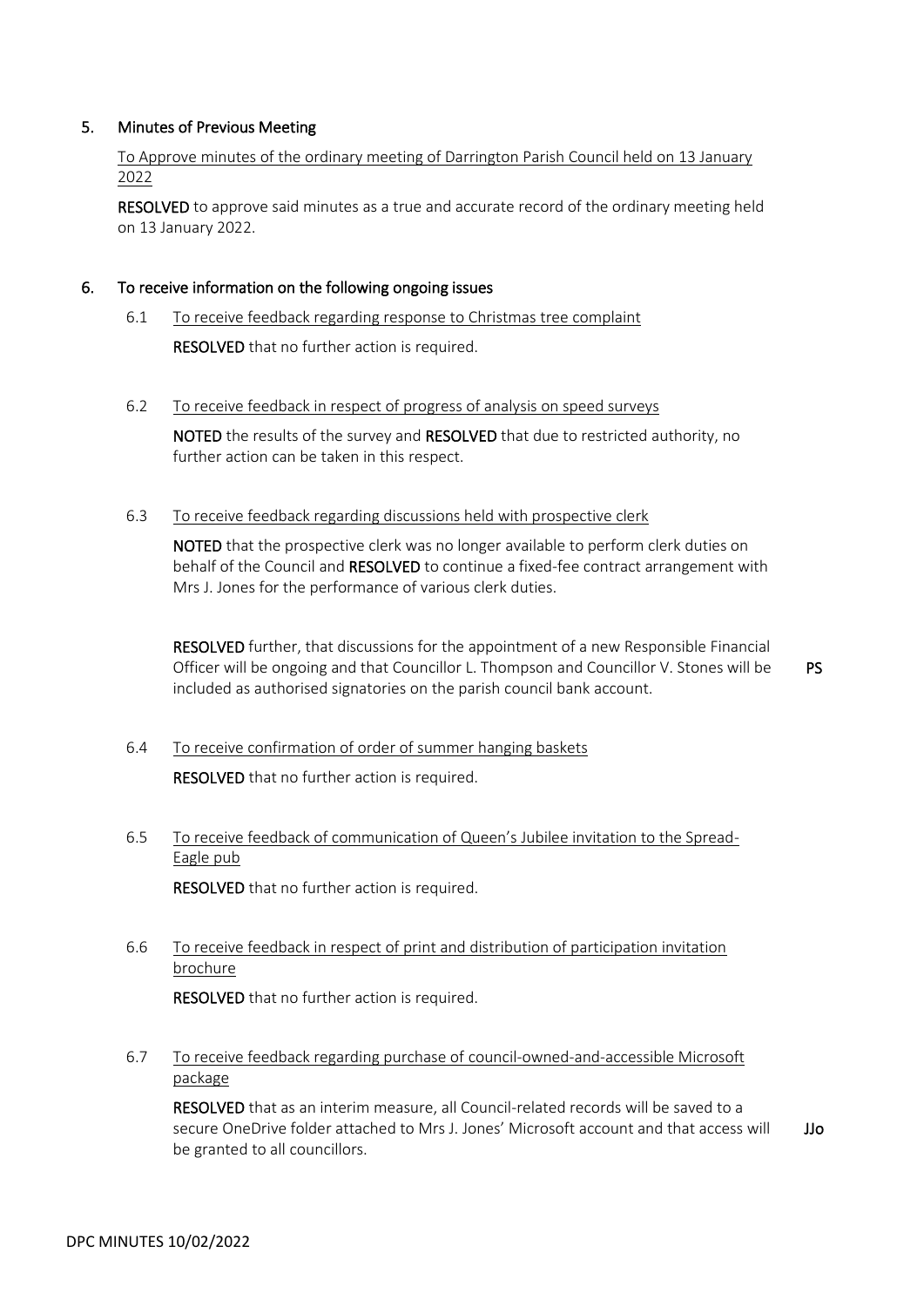- 6.8 To receive feedback in respect of distribution of updated policies for review RESOLVED that no further action is required.
- 6.9 To receive feedback regarding testing of electricity to defibrillator box RESOLVED that no further action is required.

# 7. Correspondence

- 7.1 Welcome to residents that have expressed interest in participating in the Council RESOLVED that no further action is required.
- 7.2 Notice of essential maintenance Phase 2 Darrington interchange RESOLVED that no further action is required.
- 7.3 YLCA social media health check offer RESOLVED to accept the health check offer and engage with YLCA in this respect. JJo

# 7.4 Approval of 2022/2023 precept NOTED that the 2022/2023 precept request was approved by Wakefield Council.

# 7.5 Preparation of drawn-up village plan

 NOTED the intention of a village resident to arrange for the drawing up of a plan of the village.

# 7.6 Request for newsworthy village information and stories

 NOTED a request from Julie Marshall, a senior reporter at the Pontefract & Castleford newspaper, for newsworthy

 RESOLVED to engage with Julie Marshall in respect of the parish council website and Facebook page. JJo

RESOLVED further to publish draft minutes on the website going forward. JJo

7.7 Problems with parking on Philips Lane during school days

 NOTED a complaint from a resident regarding the volume of vehicles parked on Philips Lane during school days, creating access and safety concerns.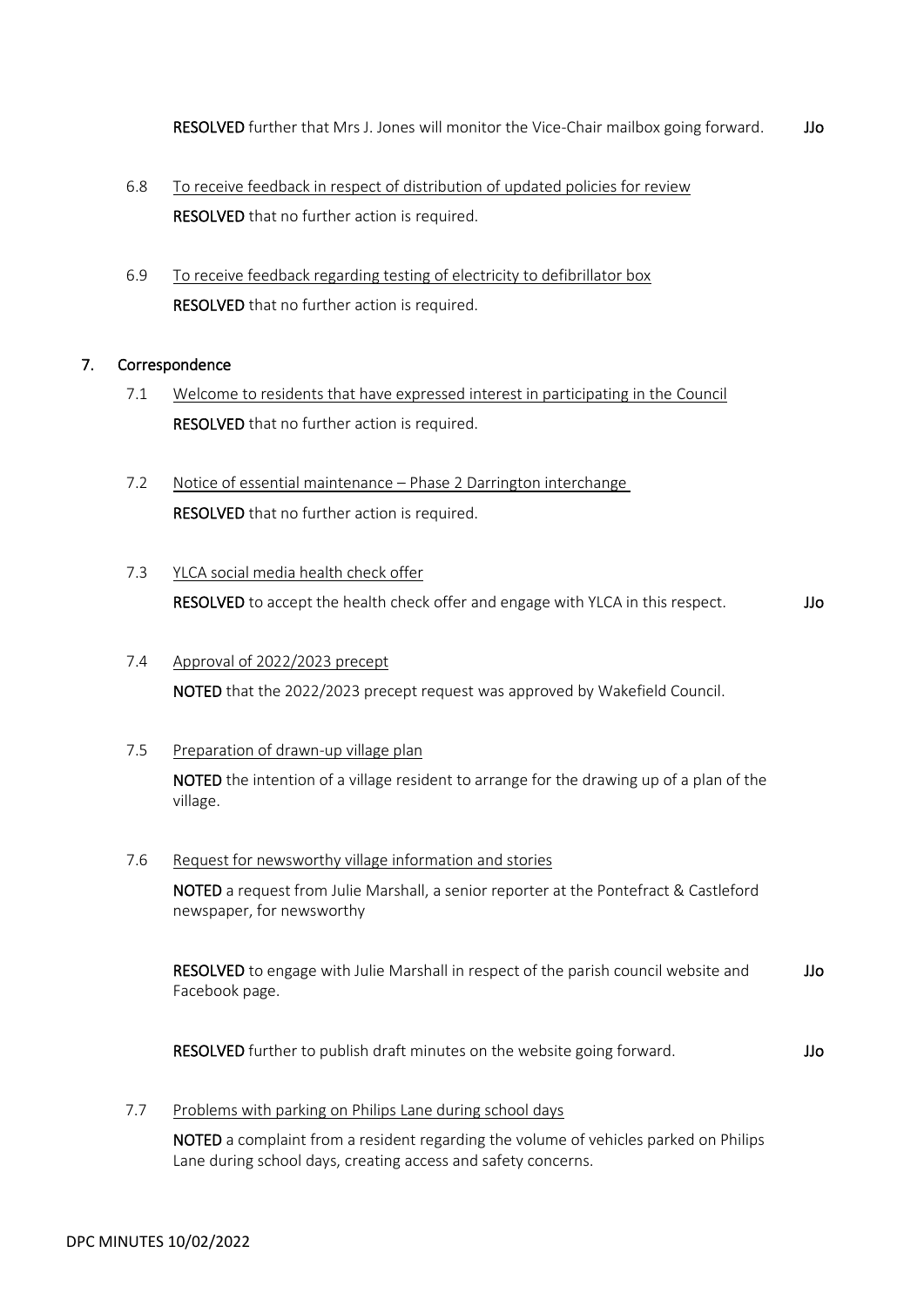RESOLVED that no further action can be taken in this respect.

#### 7.8 Comment made on Parish Council Facebook page

 NOTED an acerbic comment made by a resident regarding the ethics of the members of the parish council.

RESOLVED that no further action is required.

# 8. Finance

#### 8.1 To note payments made during January 2022

| <b>Date</b><br>Approved | Item | Payment<br>Method              | Payee                                                     | Reason                                  | Amount    | <b>VAT</b> |
|-------------------------|------|--------------------------------|-----------------------------------------------------------|-----------------------------------------|-----------|------------|
| 13.01.22                |      | 60-2122 Cheque 907 Fiona Smith |                                                           | Parish Council Website                  | £137.59   | £0.00      |
| 13.01.22                |      |                                | 61-2122 Cheque 908 Pink Spaghetti                         | Preparation of minutes and clerk duties | £255.00   | £0.00      |
| 13.01.22                |      |                                | 62-2122 Direct Debit Public Works Loan Board Loan payment |                                         | £1,104.17 | £0.00      |
| 13.01.22                |      |                                | 63-2122 Cheque 909 Carter and Jackson                     | Printing of newsletters                 | £104.00   | £0.00      |
| 13.01.22                |      |                                | 64-2122 Cheque 910 Avril Jackson                          | Gardening/maintenance - Plants          | £117.50   | £0.00      |
|                         |      |                                |                                                           | <b>TOTAL</b>                            | £1,718.26 | £0.00      |

#### 8.2 To approve payments for February 2022

| Date     | Item | Payment       | Payee                                 | Reason                                                               | Amount  | <b>VAT</b> |
|----------|------|---------------|---------------------------------------|----------------------------------------------------------------------|---------|------------|
| Approved |      | <b>Method</b> |                                       |                                                                      |         |            |
| 10.02.22 |      |               | 65-2122 Cheque 911 Carter and Jackson | Printing of leaflets                                                 | £60.00  | £0.00      |
| 10.02.22 |      |               |                                       | 66-2122 Cheque 912 Community Heartbeat Tr Annual Support Cost Year 5 | £135.00 | £27.00     |
| 10.02.22 |      |               | 67-2122 Cheque 913 Pink Spaghetti     | Minutes and clerk duties                                             | £542.00 | £0.00      |
|          |      |               |                                       | <b>TOTAL</b>                                                         | £737.00 | £27.00     |

 NOTED total income during January 2022 of £100.00 for newsletter advertisements and closing balance on 31 January 2022 of £21,521.66.

 Further NOTED additional community infrastructure levy (CIS) income expected to be received for 3 new houses in the coming months.

RESOLVED to settle all above accounts with immediate effect.

 RESOLVED further to approve the bank reconciliation statement to 31 January 2022 and full-year forecast to the end of the financial year.

# 9. To consider planning applications received

 9.1 Darrington Parish Council considered the under-mentioned applications, received from Wakefield Council and reached the decisions shown: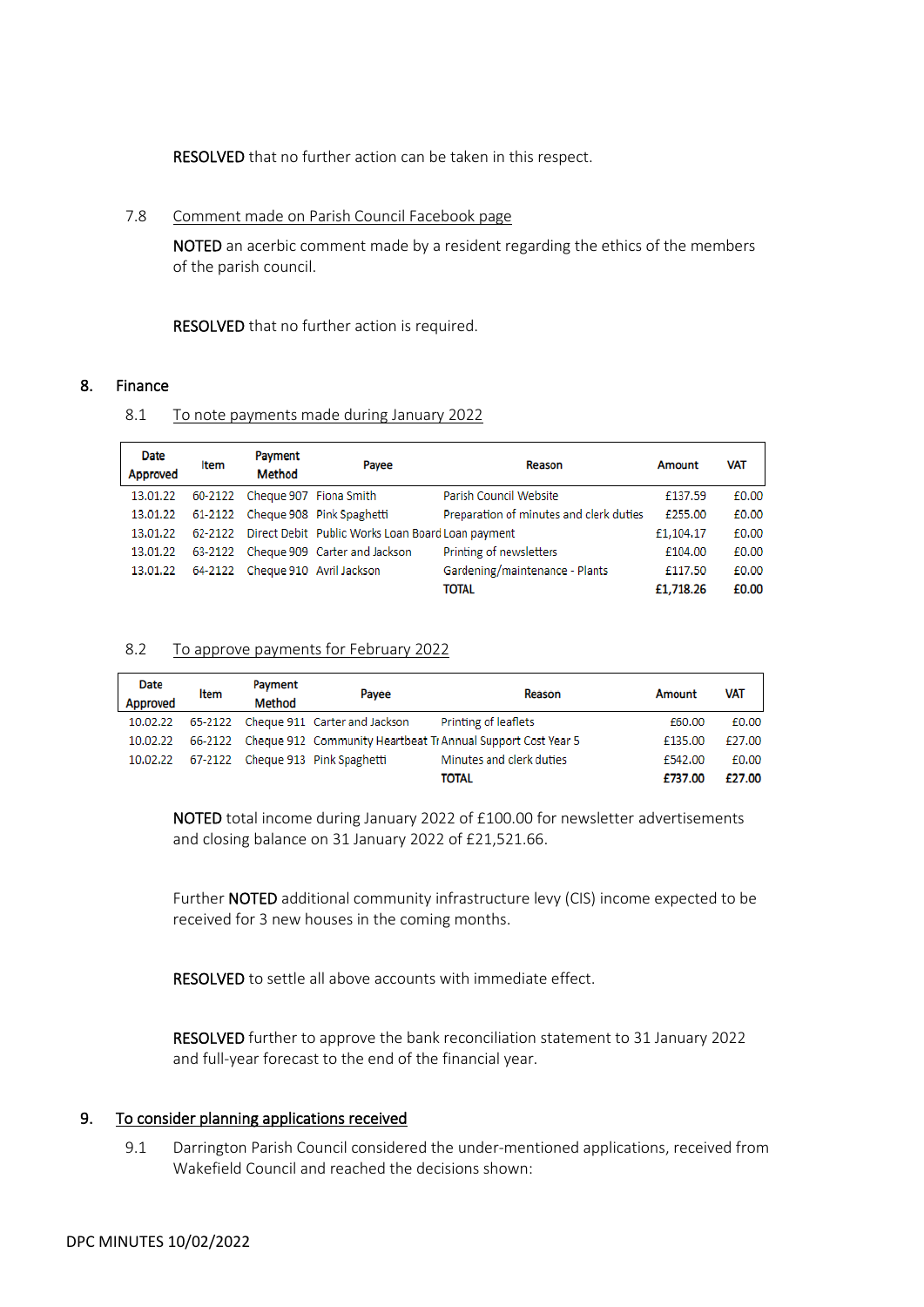| <b>CYC Reference</b> | Address/Description                                                                                                                                                                                                                                                                                                                         | Darrington Parish Council<br>Decision                                                                                                                       |
|----------------------|---------------------------------------------------------------------------------------------------------------------------------------------------------------------------------------------------------------------------------------------------------------------------------------------------------------------------------------------|-------------------------------------------------------------------------------------------------------------------------------------------------------------|
| 21/03044/OUT         | A1 Service Station Great North Road Darrington<br>Pontefract - Outline planning application (all<br>matters reserved) for the development of a Trunk<br>Road Service Area on land at and adjacent to the<br>existing Darrington Services (A1 Southbound);<br>including an amenity building [containing retail,<br>café/restaurant, takeaway | <b>RESOLVED</b> to object on<br>the grounds that the<br>development will infringe<br>on the greenbelt, and this<br>is in contravention of<br>council policy |

#### 10. To receive information on finalised planning applications

| <b>CYC Reference</b> | Address/Description                                                                        | <b>Wakefield Council</b><br>Decision |
|----------------------|--------------------------------------------------------------------------------------------|--------------------------------------|
| 21/02089/FUL         | Annexe at 5 Hillcroft Close – Use of Annexe as an<br>independent dwelling                  | Application refused                  |
| 19/01238/NMC02       | Trinity Farm, Great North Road (Amazon) -<br>Nonmaterial amendment to approved application | Application approved                 |

#### 11. Reports – School, Police, Gardening Club, Village Field, Newsletter

# 11.1 To consider school report

 RESOLVED to sponsor the creation of a willow archway for the school, up to the value of £300, in support of their contribution to the Queen's Jubilee celebrations. AT

#### 11.2 To consider police report

NOTED the crime statistics report for the month of December 2021.

# 11.3 To consider gardening club report

 NOTED a good meeting held and RESOLVED to approve proposals in celebration of the Queen's Jubilee, for a flower display in the planter outside the Darrington Hotel, as well as postcards with the display shown to be sold at the village shop.

 RESOLVED to engage with Councillor George Ayre regarding possible contribution to the display (up to £1,000) by Wakefield Council. JJo

#### 11.4 To consider village field report

 NOTED that the Feast & Fayre is confirmed for 25 June 2022 and RESOLVED to provisionally book a stall at the event. AT

#### 11.5 To consider newsletter report

 RESOLVED to publish the next newsletter middle of April and NOTED contributions to be provided to Councillor V. Stones by the beginning of April 2022. ALL